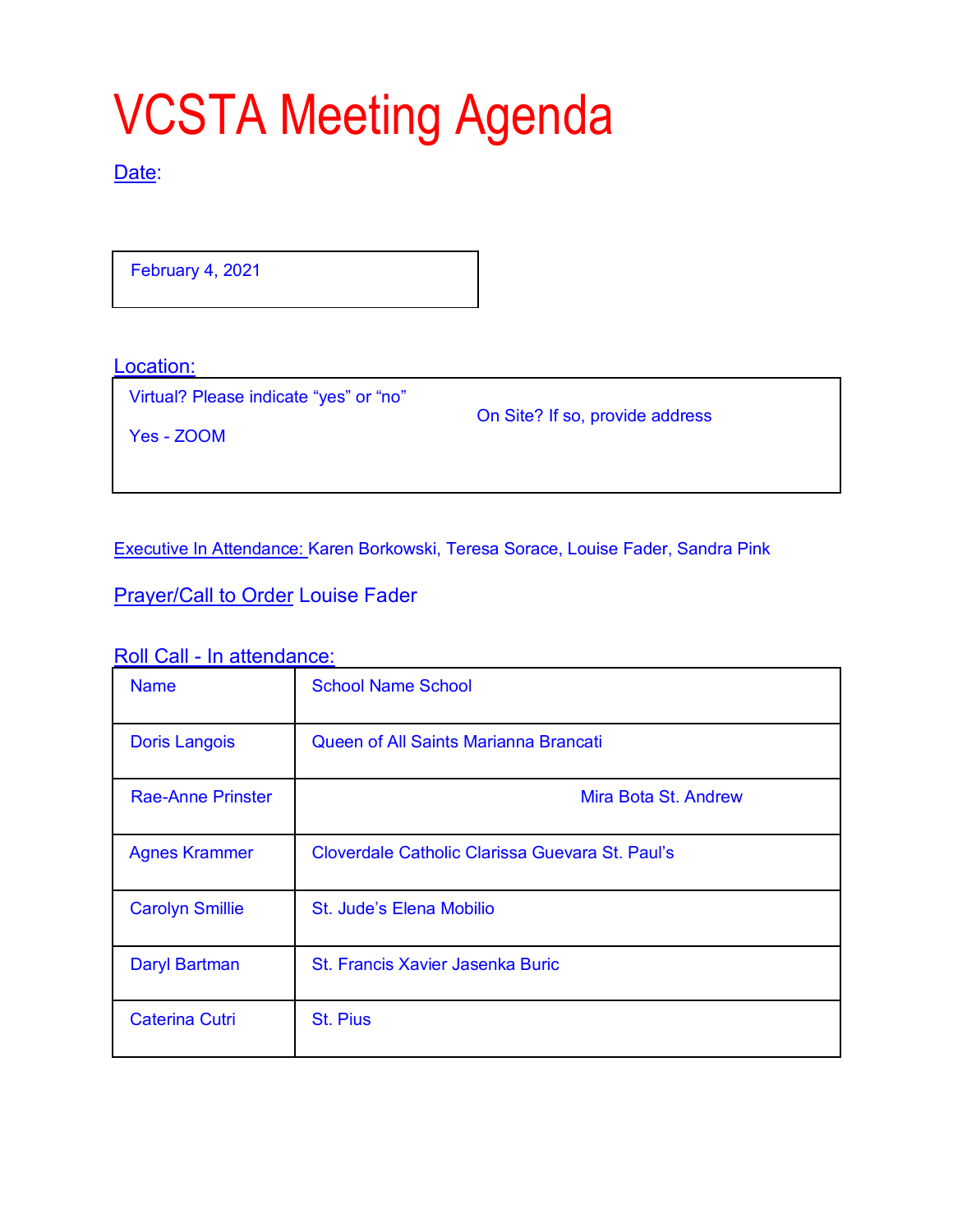| <b>Amanda Kools</b>       | St. Helen's                 |
|---------------------------|-----------------------------|
| <b>Claudia Martinelli</b> | <b>St. Francis de Sales</b> |
| <b>Michelle Paone</b>     | <b>Blessed Sacrament</b>    |
| <b>Elia Domingos</b>      |                             |
|                           |                             |
| <b>Joey Cristiano</b>     | <b>Star of the Sea</b>      |
| <b>Lara Martini</b>       | <b>Our Lady of Fatima</b>   |
| <b>Nancy McLean</b>       | St. Augustine's             |
| <b>Tina Tinaburri</b>     | St. Patrick's High          |
|                           |                             |

## Reading and Approval of Minutes

Please try to read them on the VCSTA Website before the meeting.

#### Motion to Approve:

Agnes Kramer

#### Seconded by:

Rae-Anne Prinster

## **Reports**

1. President's Report

CEC - coffee cards (\$10)

- screen time for VCSTA (Splash Page)
- prizes for members 8 \$100 Amazon gift cards; Deacon Henk will pre-draw, as CEC is all pre-recorded. Winners names will be posted on "splash page" and rotated during break times during CEC
- every school employee must be at school on Thursday of CEC;
- WELLNESS DAY day 2 (Friday) teacher's choice re how they will spend the day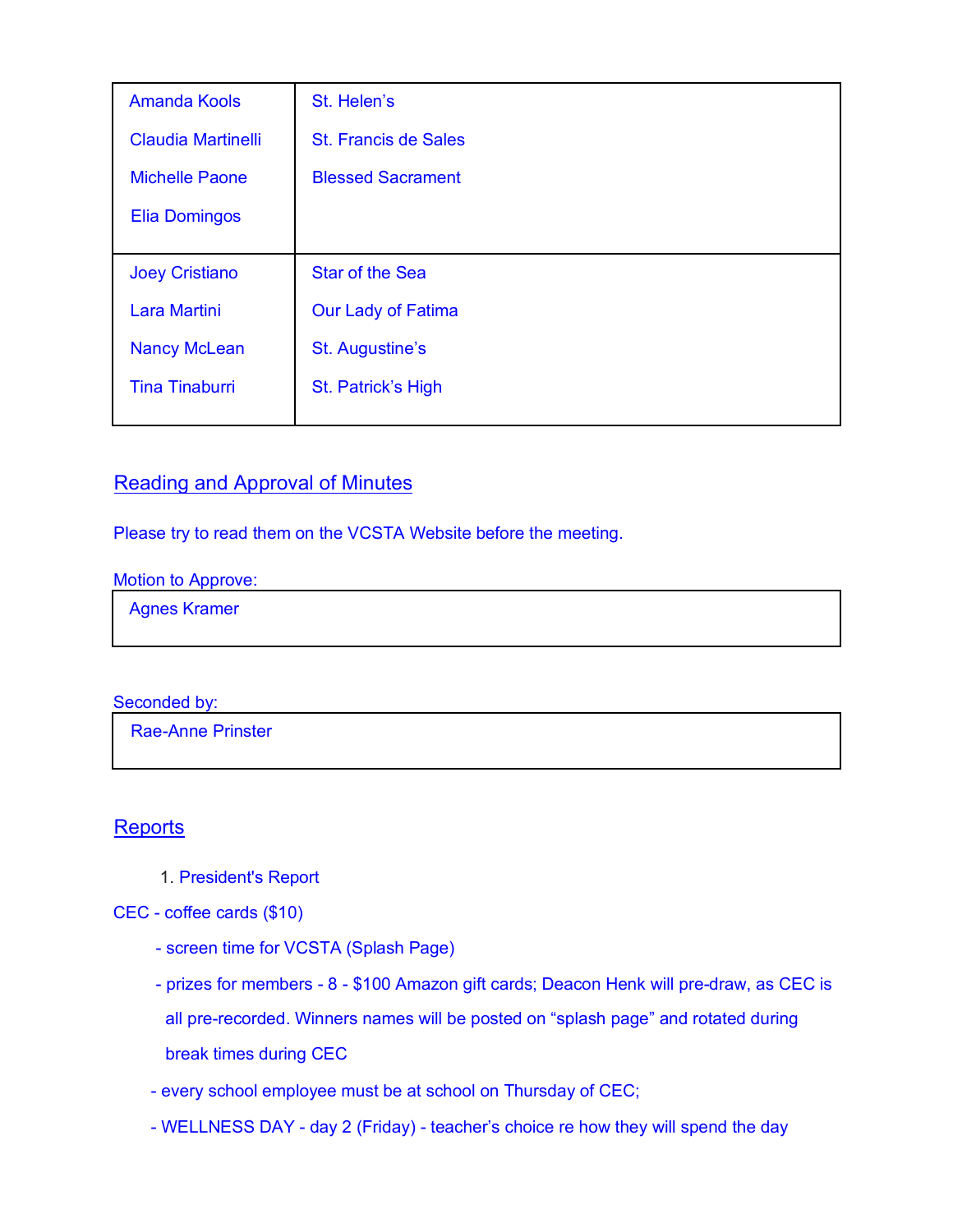Web Page Update - (Splash Page will become VCSTA website - VCSTA.org)

Memberships - as of February 2, 2021: 365

- Teresa has received memberships from a few more schools

SO/AAA/VCSTA Meeting report out

- Teresa Sorace is in her 45th year of teaching and has been recognized with a 40yr + award. Lesya and Deacon Henk went to Holy Cross Elementary to do the presentation - 3 more names added to principal's pool. Currently over 10 candidates - 1 principal retiring (Holy Cross Elementary)

2. Board of Director's Report

-Pregnancy Leave: used to be referred to as maternity leave

-leave of absence agreement added option:

- 1 you can opt out of benefits
- 2 you can pay benefits yourself
- 3 employer can pay (decision made by education committee)

-Pension - change: Now you will automatically get your pension at age 65 You must inform your

employer if you do not want to start getting pension at 65 years

Seminar by Doug Lawson is available on YouTube

-question: *can you opt out of receiving pension if you forgot to say "not yet"?* 

3. Treasurer's Report - given

-if tax receipt required for membership paid, please let VCSTA know by

email: vcsta.executive@gmail.com

NO receipt required if your bookkeeper adds the membership cost to T-4 slip

**Motion to approve:** Rae-Anne Prinster **Seconded :** Mira Bota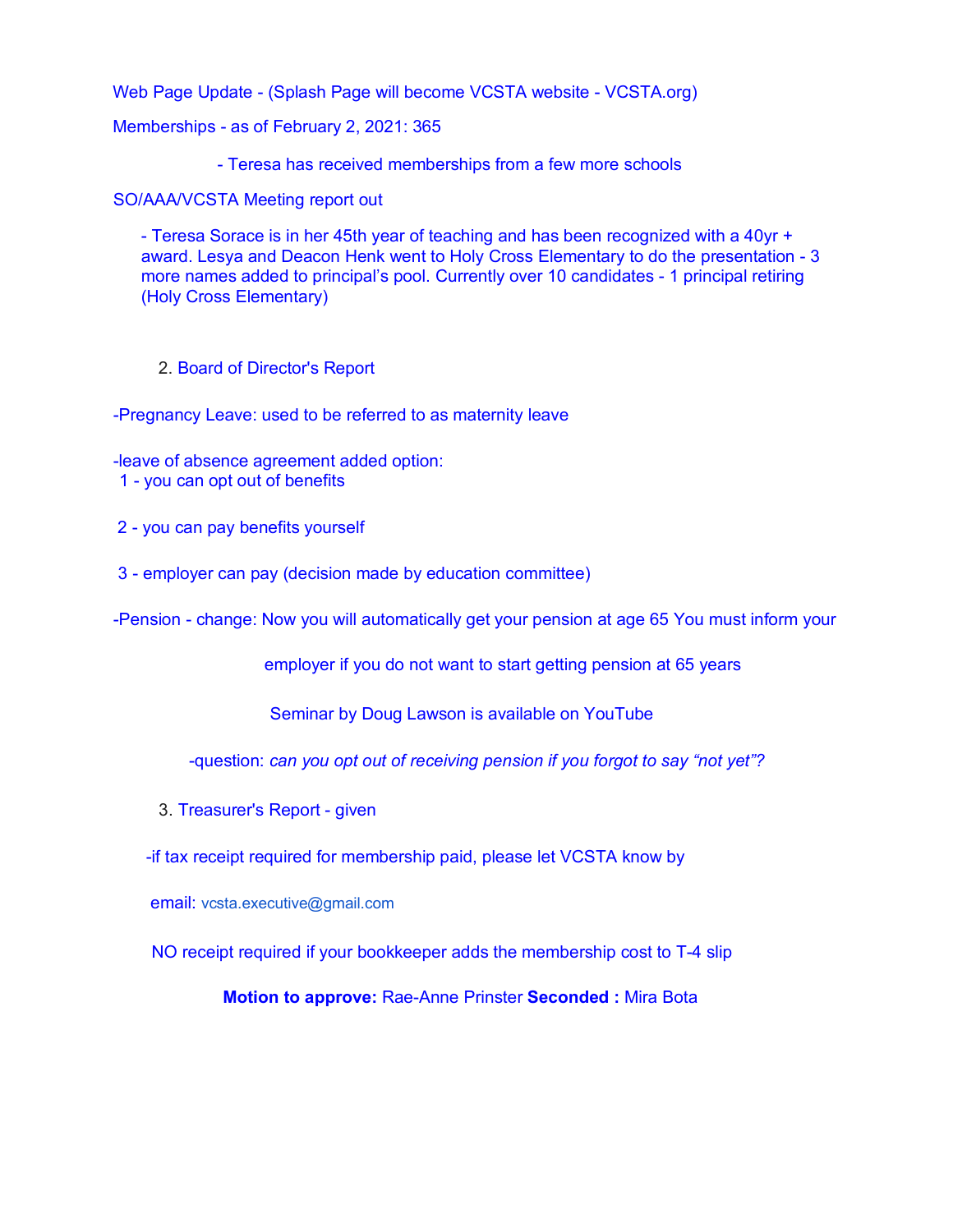## Unfinished Business

## New Business

●

1. Paul Savage - Paid Physio for PE Teachers (?)

We have coverage under "extended health" benefits

If injury "on the job" - WORKSAFE may cover cost of therapy needed

2. Transitional students

Online learning for some students will continue until the end of the school year

Some teachers concerned re students choosing on-line learning platform without valid medical reason - (even going on trips, being unavailable to attend class due to playdates, etc…)

#### **Questions**

*Do students learning online pass to next grade?* 

*Do we teach students who go on vacation, online?* 

*Will this practice continue next year?* 

Many schools have tried to ease the workload for teachers who must engage students in online learning (e.g., half-hour set time, for on-line group to meet with teacher, end-of week learning packages, etc.)

#### **Meeting Dates**:

March 30 - VCSTA Executive

- April 13 VCSTA Executive
- April 15 VCSTA Reps (3:30)
- May 11 VCSTA Executive
- May 17 SO/CISVAAA/VCSTA

May 20 - AGM Announcements:

• Other?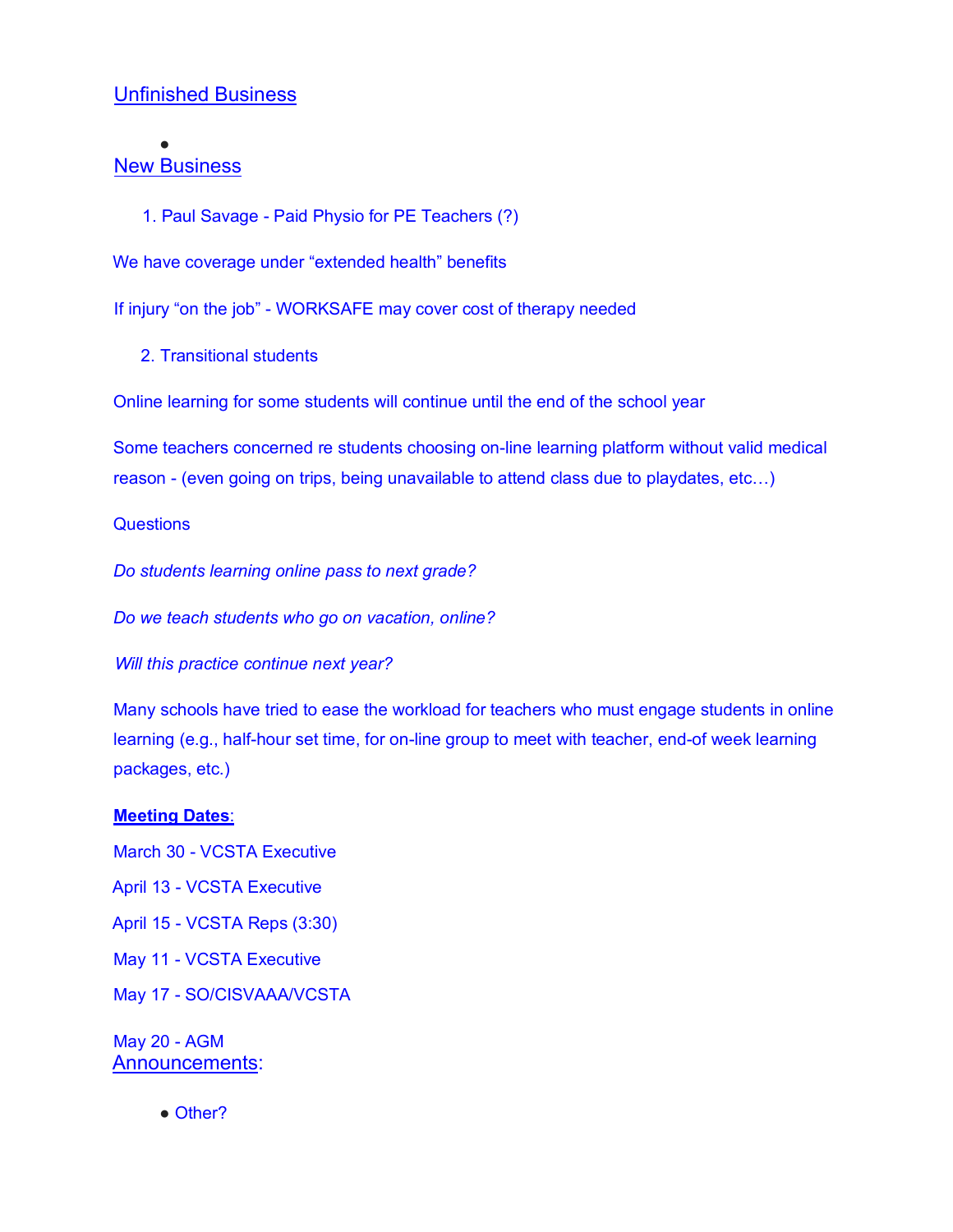VCSTA meetings are to include "VCSTA Members" ONLY Principals will be provided with information at the VCSTA - SO - CISVAAA meetings that are held 3 times/year.

VCSTA will propose that in recognition of the extreme hours of work required during the pandemic, the CEC be held on Thursday, and Friday should be a day off!

Reps need to inform the VCSTA Exec via email, of any topic to be brought forward at VCSTA meetings, one week prior to the meeting.

Action Items:

| What?       | Who? By When?             |
|-------------|---------------------------|
| Lent prayer | Louise will send to Karen |
| Splash page | <b>Peter and Karen</b>    |

Next Meeting:

| Date     | <b>Time Location: Virtual/Address</b> |
|----------|---------------------------------------|
| April 15 | 3:30 ZOOM                             |

## Adjournment of Meeting

Motioned By:

Agnes Kramer

Seconded By:

Louise